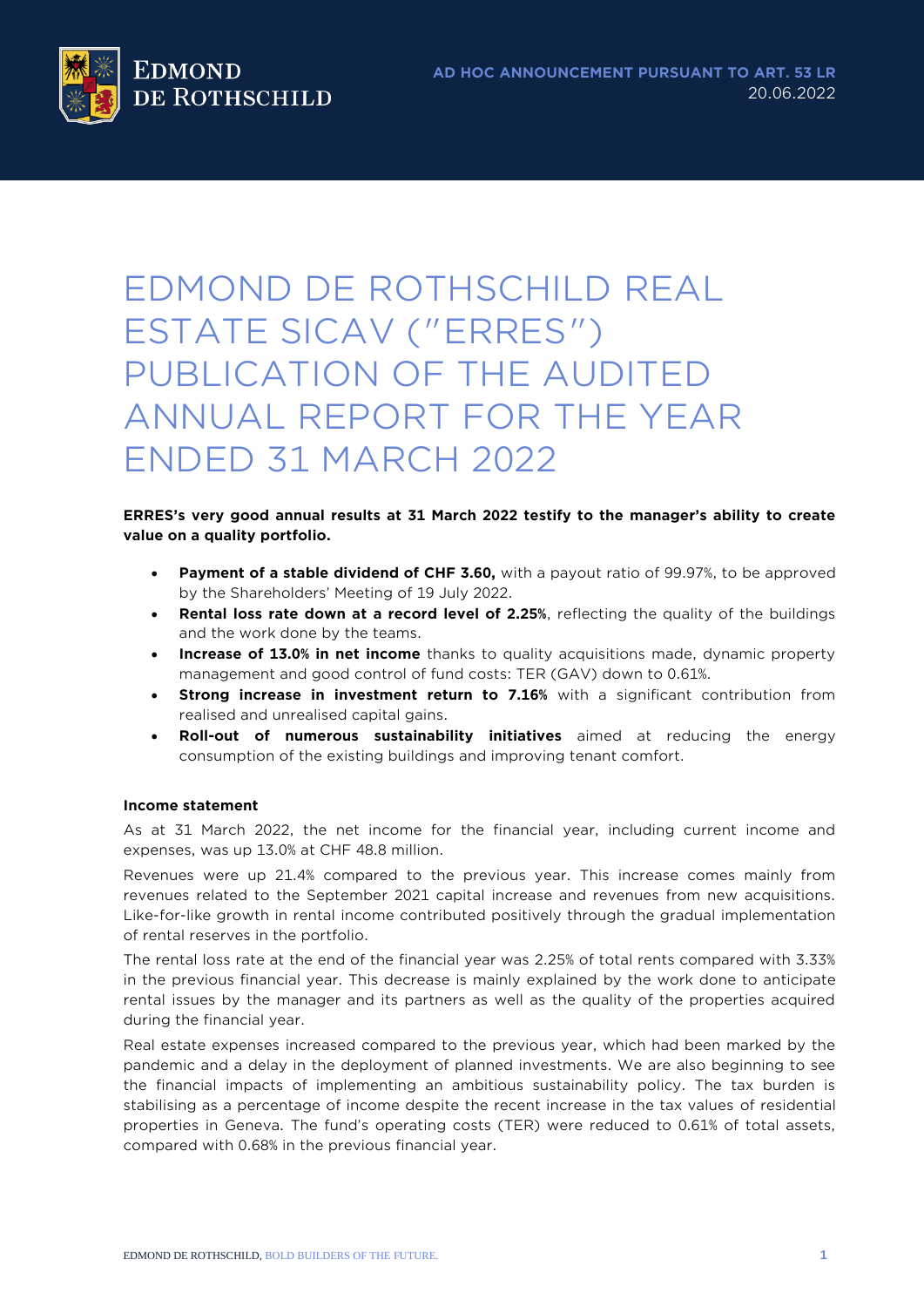The unrealised capital gain for the financial year, after deducting the related unrealised tax expense, amounted to CHF 67.6 million, reflecting a good economic situation and still very strong momentum of market transactions. Well-located residential buildings and new constructions contributed mainly to this capital gain. The average actual discount rate was 2.61% compared to 2.99% at the end of the previous financial year.

Total profit for the 2021/22 fiscal year was CHF 119.6 million, up strongly on the previous year.

The realised gain came to CHF 3.2 million, mainly due to the capital gain realised on the sale of the commercial building located at Baslerstrasse 37/Ringstrasse 1 in Olten (SO).

The earnings available for distribution amount to CHF 81.1 million (i.e. CHF 5.90 per share). The Board of Directors will propose to the General Meeting of Shareholders a stable dividend of CHF 3.60 per share, or CHF 49.5 million. On this basis, the distribution coefficient is 99.97%.

For a second consecutive financial year, the investment return exceeds 5.00%, with a record level of 7.16% for FY 2021-22.

#### **Balance sheet**

The debt ratio at 31 March 2022 was 31.05%. The manager sought to take advantage of attractive financing conditions to temporarily increase the SICAV's debt. The weighted average interest rate continued to fall, reaching 0.72%, compared with 0.95% a year earlier. Renewals are made at rates lower than maturing borrowings, while new acquisitions are financed at very attractive rates.

With 31 new acquisitions and two buildings sold, the portfolio at 31 March 2022 consisted of 134 buildings, with total real estate assets of CHF 2,286 million.

By including signed forward acquisitions, the predominance of residential allocation is confirmed with 59.1% residential properties, 18.2% mixed properties and 22.7% commercial properties. Commercial properties are mainly exposed to quality tenants that have weathered the crisis and are committed to long-term leases.

The portfolio's exposure to the canton of Geneva increased sharply to 51.6% at the end of the year. The canton of Vaud is next with an allocation of 23.0% followed by Fribourg with 8.1% and Zurich with 4.6% for the main ones.

The net asset value before dividend distribution and after deduction of liquidation taxes came to CHF 125.54 per share, up 3.97% compared to the previous financial year.

#### **Sustainability**

The 2021-22 financial year was an opportunity for the Manager to accelerate the implementation of its action plan on environmental, social and governance issues. In concrete terms, we highlight the following actions and successes: 3rd place in the SIG-eco21 Trophy for engaged owners thanks to the optimisation actions carried out on the Geneva assets, 65.7 t CO2 in savings thanks to the installation of 35 smart technology boxes for optimising heat production, audits of our existing photovoltaic installations and the launch of six new photovoltaic installation projects, and lastly the delivery of several buildings with controlled or subsidised rents.

In line with its strategy to improve the sustainability of existing assets, ERRES acquired several old buildings during the year that require investment to improve their condition. The integration of these buildings therefore impacts the key sustainability indicators and do not directly reflect this commitment and these actions: the average emissions of the network increased to 26.6 kg  $CO/m<sup>2</sup>$ , the average heat consumption index increased to 338 MJ/m<sup>2</sup> and the rating of the Swiss Sustainable Real Estate Index (SSREI) fell to 2.05.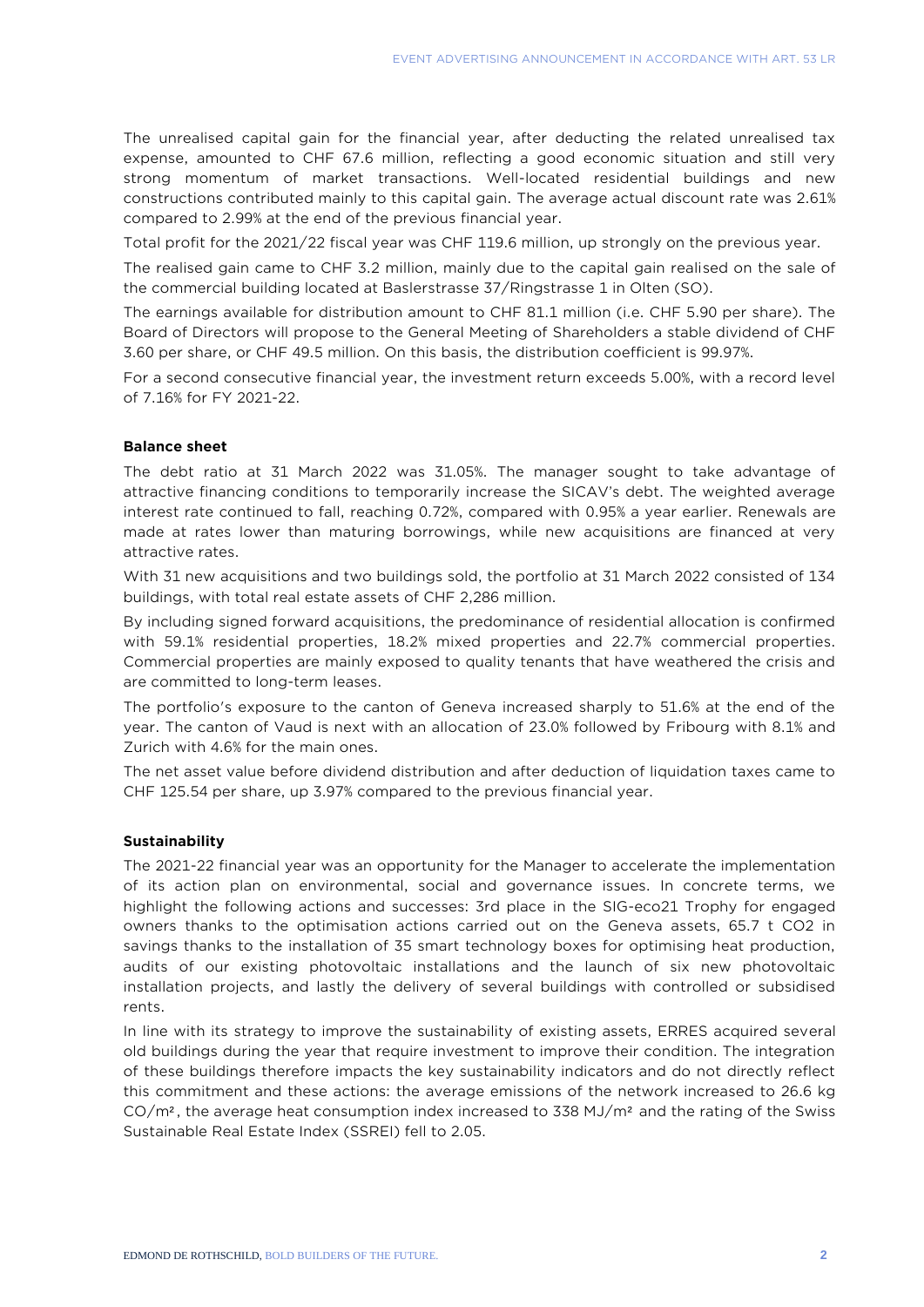The internal strengthening of the Manager combined with the implementation of an ecosystem of experts now offers greater capacity to manage sustainability-related issues. We aim to accelerate the pace of energy renovations.

## **Transactions**

Transaction momentum was strong in financial year 2021/22 with no fewer than 31 new buildings joining the portfolio and two buildings sold. The market value of the new assets was CHF 591.3 million, while the two sales together represented CHF 22.8 million. This growth was financed in particular by the capital increase in September 2021.

Most of the acquisitions concerned existing residential buildings in excellent locations in the cantons of Geneva and Vaud. These properties offer a good rental reserve, which the manager will implement over time, and strong potential for optimising charges.

ERRES also acquired two existing commercial properties offering a potential for residential densification in the medium term: Geneva 92 in Thônex (GE), where a prior permit has been issued, and Hohlstrasse 176/186-188 in Zürich (ZH), where the area offers the potential for towers.

Two new construction projects also entered the portfolio: François-Jacquier 12-14-18 in Chêne-Bourg (GE), for a controlled residential building, and Schützenmattstrasse 14 in Bülach (ZH), for an office building.

The SICAV took advantage of the favourable market environment in FY 2021-2022 to sell the buildings at Baslerstrasse 37 in Olten (SO) and Giulio Vicari 30 in Lugano (TI). The repositioning work carried out on the Olten building resulted in an attractive capital gain of more than CHF 3 million after taking into account the tax burden. The sale of the Lugano building, a non-strategic asset purchased in the portfolio, was concluded at the purchase and final valuation levels.

Lastly, at the end of March 2022, ERRES committed to the forward purchase of a portfolio of 13 residential properties in the cantons of Geneva and Vaud, as well as the purchase of a residential building in Geneva and a construction project in Nyon (VD) for a total investment of around CHF 133.0 million.

#### **Constructions and renovations**

The three buildings in the Quartier de l'Etang in Vernier (GE) were delivered in November 2021. The marketing of 253 homes, all offering controlled rents, was a thorough success. The neighbourhood has come to life and initial tenant feedback is positive. The net return on cost of 3.30% for a cost price of CHF 164.6 million is highly attractive in the current market.

The two buildings of the Bläuacker II project in Köniz (BE) were also delivered in the financial year. The homes have been successfully marketed and all commercial premises but one have been leased with long-term leases and quality tenants. The net return on cost of 3.88% for a cost price of CHF 20.9 million is very attractive in the current market.

The manager is currently pursuing an energy renovation project and a two-storey elevation of the Prulay 37 building in Meyrin (GE). This building now has 16 additional apartments and has obtained Minergie certification for the renovation. The total investment of CHF 4.6 million has generated a gross return of 5.60% and a significant improvement in sustainability indicators.

The transformation of the building at Sources 22 in Geneva (GE) was initiated this year, with five apartments completely renovated or created during period. The project on the renovation of the building shell and Minergie certification project began in May 2022.

In Yverdon-les-Bains (VD), the tower at Moulins 131-133 was brought into compliance with fire protection standards for high-rise buildings. Common areas including the entrance hall, letterbox and stairwells were renovated.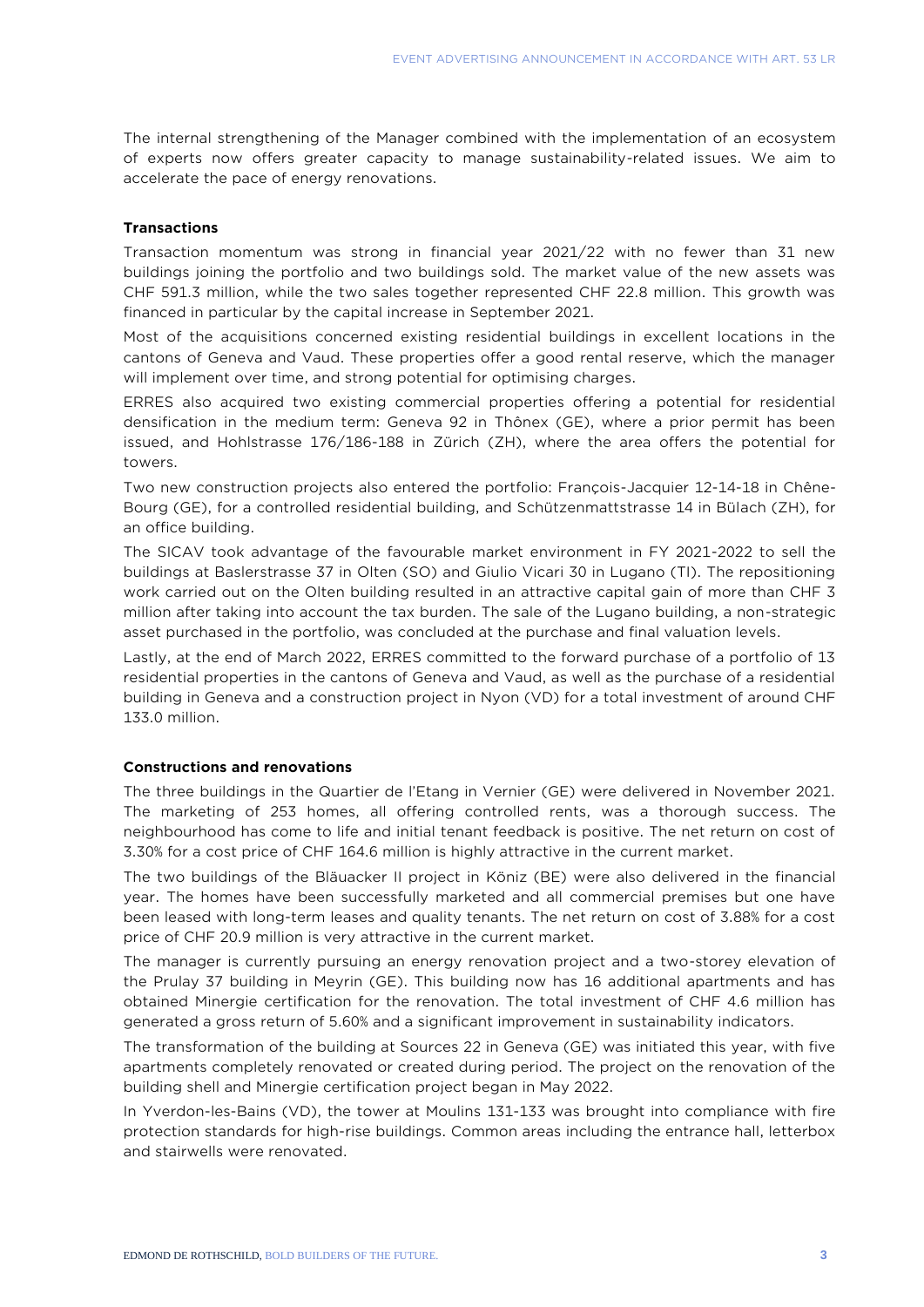The manager has also launched several preliminary development projects for existing plots. Attractive projects on elevation, renovation or residential densification are set to emerge in the coming years.

# **Covid-19**

The impact of the health crisis on ERRES's 2021-22 financial year is limited to the free rent granted during the previous financial year but recognised for this financial year ended for an amount of less than CHF 100'000, or 0.10% of total income for the financial year.

#### **Outlook**

The strategy established by the Board of Directors and implemented by the manager offers the Swiss Sub-Fund interesting prospects. The following principles govern the development of the portfolio:

- Predominance of French-speaking Switzerland thanks to the Manager's professional network and focus on the Canton of Geneva, which is characterised by its demand for rental property.
- Portfolio growth focused on the residential sector with a strategic allocation of up to 33% for commercial real estate focusing on well-located high-quality properties with longterm rental prospects.
- Consolidating the debt ratio to bring it within the 25%-28% range over the long term.
- Maintaining the momentum of investment activity to include quality buildings in urban locations or property with value creation potential.
- The payment of a sustainable dividend and a multi-year spread of the contribution of gains realised on disposals.
- Continuous improvement in the energy and social footprint to have a concrete and measurable impact on buildings and tenants.
- Deployment of the intrinsic value reserves of the portfolio by renovating rental properties or developing construction potential.
- Controlling rental risks by means of the dynamic and proactive management of properties.
- Controlling the fund's expenses and costs by seeking to optimise the profitability of rents received.

The management team is confident that these strategic priorities will enable it to differentiate itself in a complex real estate environment.

#### **If you have any questions, please contact:**

Edmond de Rothschild REIM (Suisse) SA Arnaud Andrieu [a.andrieu@reim-edr.ch](mailto:a.andrieu@reim-edr.ch) Jonathan Martin [j.martin@reim-edr.ch](mailto:j.martin@reim-edr.ch) [www.edr-realestatesicav.ch](http://www.edr-realestatesicav.ch/)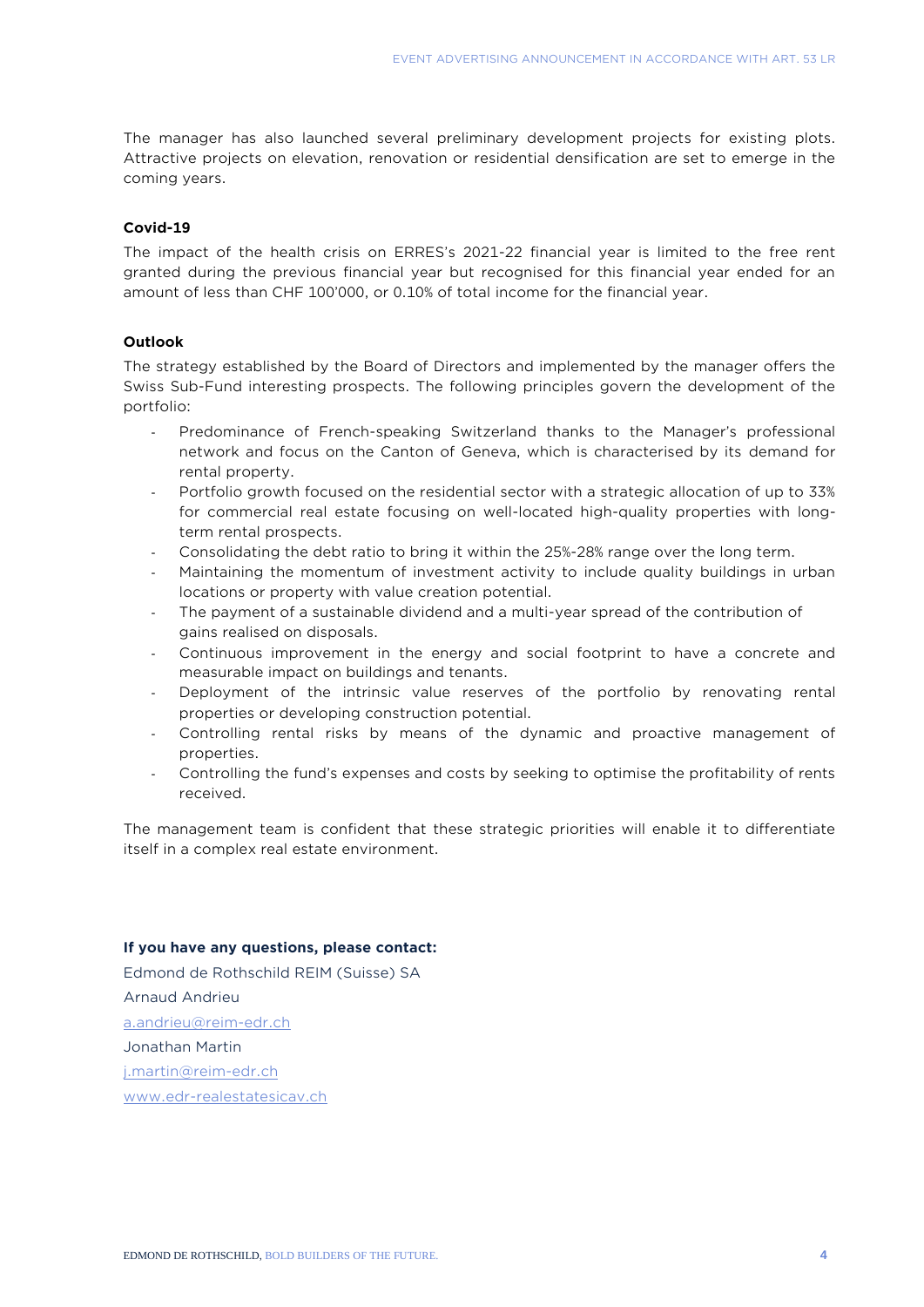#### **Link to the audited annual report**

<http://www.edr-realestatesicav.ch/publications/documents-officiels.aspx>

**Link to the investor presentation**

<http://www.edr-realestatesicav.ch/publications/reporting.aspx>

**Link to the video presentations**

<http://www.edr-realestatesicav.ch/publications/documents-officiels.aspx>